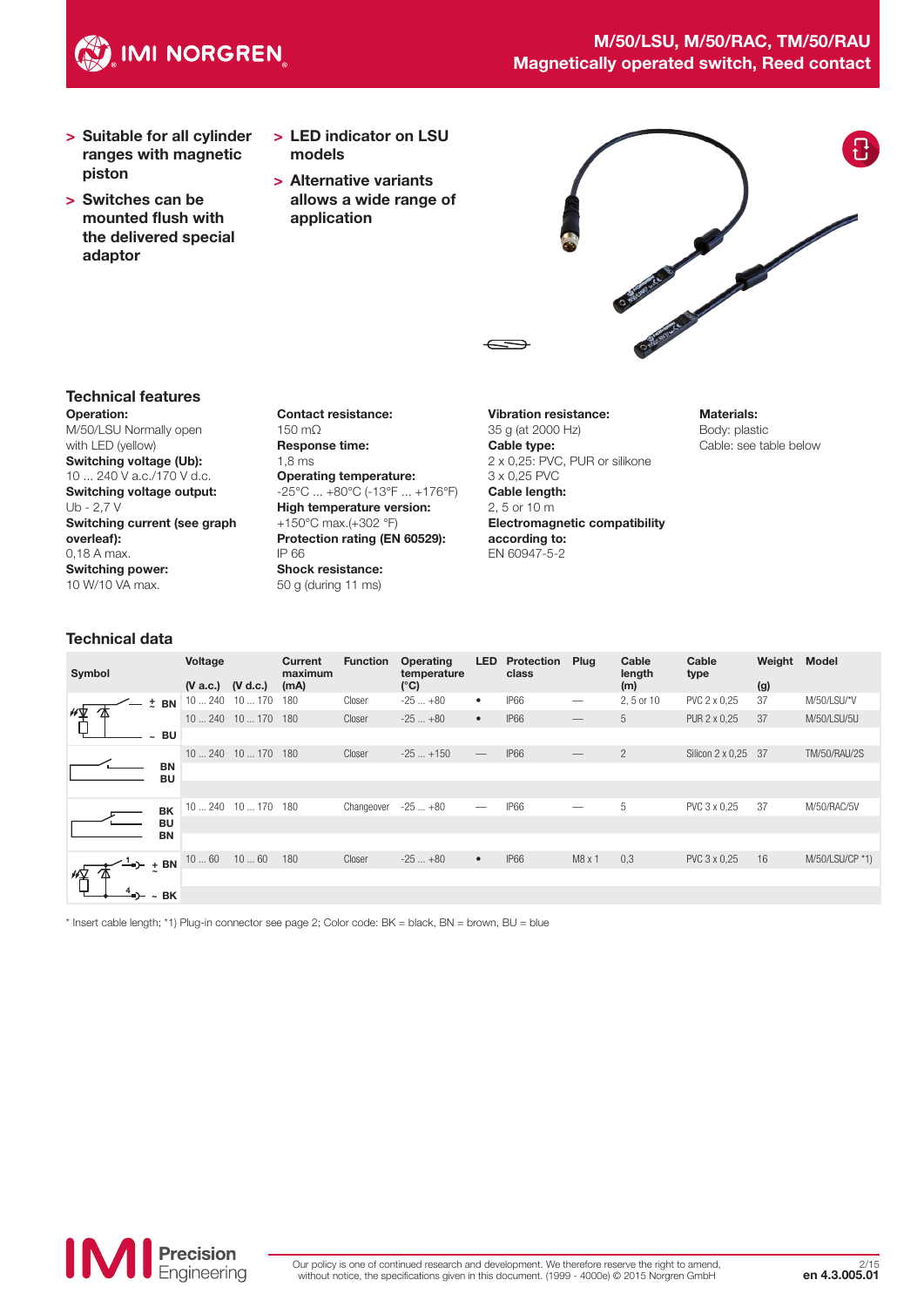

# Options selector **˙**M/**50/˙˙˙/˙˙˙**



| <b>Substitute</b> | Cable                                    |
|-------------------|------------------------------------------|
| s                 | Silicone                                 |
| V                 | <b>PVC</b>                               |
| U                 | <b>PUR</b>                               |
| <b>Substitute</b> | > Cable length/plug                      |
| $\mathbf{2}$      | 2 <sub>m</sub>                           |
| 5                 | 5 <sub>m</sub>                           |
| 10                | 10 <sub>m</sub>                          |
| <b>CP</b>         | Cable $(0,3 \text{ m})$ with plug M8 x 1 |
|                   |                                          |

## Switching current and switching voltage M/50/LSU, M/50/RAC, M/50/RAU



### Accessories

Plug-in connector cable with nut



| Outer cover  | Cable length (m) | Weight (kg) | <b>Connector</b> | Connector  |  |  |  |
|--------------|------------------|-------------|------------------|------------|--|--|--|
| PVC 3 x 0.25 | 5m               | 0.18        | M8x1             | M/P73001/5 |  |  |  |
| PUR 3 x 0,25 | 5 m              | 0.18        | $M8 \times 1$    | M/P73002/5 |  |  |  |
| PUR 3 x 0.34 | 5m               | 0.21        | $M12 \times 1$   | M/P34594/5 |  |  |  |

### Mounting elements for magnetic switches



| Cyllinger<br>$\varnothing$ (mm) | <b>Model</b> | Cyllinger<br>$\varnothing$ (mm) | <b>Model</b>    | Cyllinger<br>$\varnothing$ (mm) | <b>Model</b>    | Cyllinger<br>$\varnothing$ (mm) | <b>Model</b>    | cymuder<br>$\varnothing$ (mm) | <b>Model</b>    | <b>Uyllituer</b><br>$\varnothing$ (mm) | <b>Model</b> |
|---------------------------------|--------------|---------------------------------|-----------------|---------------------------------|-----------------|---------------------------------|-----------------|-------------------------------|-----------------|----------------------------------------|--------------|
| 32200                           | QM/27/2/1    | 32                              | QM/33/432/22    | - 32                            | QM/33/432/22 10 |                                 | QM/33/010/22    | 10                            | QM/33/010/22    | 10                                     | QM/33/010/23 |
|                                 |              | 40                              | QM/33/440/22 40 |                                 | QM/33/440/22 12 |                                 | QM/33/012/22    | 12                            | QM/33/012/22 12 |                                        | QM/33/016/23 |
|                                 |              | 50                              | QM/33/450/22 50 |                                 | QM/33/450/22 16 |                                 | QM/33/016/22 16 |                               | QM/33/016/22 16 |                                        | QM/33/016/23 |
|                                 |              | 63                              | QM/33/463/22 63 |                                 | QM/33/463/22 20 |                                 | QM/33/020/22 20 |                               | QM/33/020/22 20 |                                        | QM/33/020/23 |
|                                 |              | 80                              | QM/33/480/22    | - 80                            | QM/33/080/22 25 |                                 | QM/33/025/22 25 |                               | QM/33/025/22 25 |                                        | QM/33/025/23 |
|                                 |              | 100                             | QM/33/410/22    | 100                             | QM/33/100/22 32 |                                 | QM/33/032/22    |                               |                 |                                        |              |
|                                 |              |                                 |                 | 125                             | QM/33/125/22 40 |                                 | QM/33/040/22    |                               |                 |                                        |              |
|                                 |              |                                 |                 |                                 |                 | 50                              | QM/33/050/22    |                               |                 |                                        |              |
|                                 |              |                                 |                 |                                 |                 | 63                              | QM/33/063/22    |                               |                 |                                        |              |

Dimensions see relevant cylinder sheets.